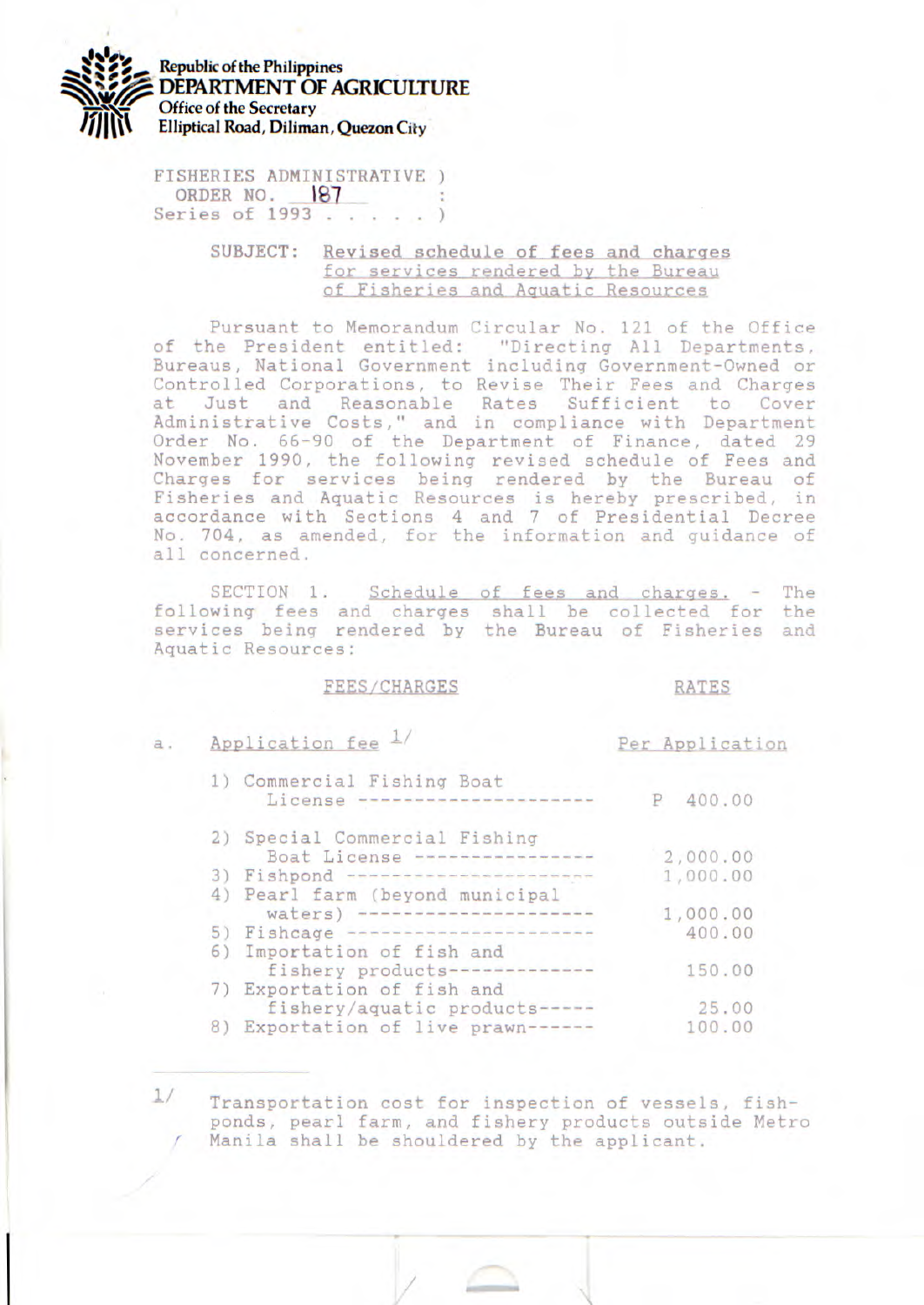| $b$ .          |     | Permit Fee 1/                                                              | Per permit        |
|----------------|-----|----------------------------------------------------------------------------|-------------------|
|                |     | 1) Exportation of fishery                                                  |                   |
|                |     | products ---------------------<br>2) Exportation of live prawn------       | P 80.00<br>500.00 |
|                |     |                                                                            |                   |
| $\mathbf{c}$ . |     | Laboratory examination fee                                                 | Per diagnostic    |
|                |     |                                                                            | case/analysis     |
|                |     | 1) Histological examination-------                                         | P 450.00          |
|                |     | 2) MBV checkup of prawn<br>post larvae ------------------                  |                   |
|                |     |                                                                            | 30.00             |
|                |     | 3) Water quality analysis---------                                         | 350.00            |
| d.             |     | Chemical analysis                                                          | Per Sample        |
|                |     | 1) Ash ----------------------------                                        | P 200.00          |
|                | 2)  | Moisture -----------------------                                           | 70.00             |
|                | 3)  | Total nitrogen/total                                                       |                   |
|                |     | crude protein ----------------                                             | 90.00             |
|                |     | 4) Crude fat ----------------------                                        | 60.00             |
|                |     | 5) Salt ---------------------------                                        | 120.00            |
|                |     | 6) Boric acid ---------------------                                        | 70.00             |
|                |     | 7) Histamine ----------------------                                        | 380.00            |
|                |     | 8) Formalin -----------------------                                        | 60.00             |
|                |     | 9) Trimethylamine ----------------                                         | 70.00             |
|                |     | 10) Free fatty acid ---------------<br>11) Triobarbituric acid ----------- | 270.00            |
|                |     | 12) Mercury ------------------------                                       | 100.00<br>400.00  |
|                |     | 13) Cyanide ------------------------                                       | 70.00             |
|                | 14) | Peroxide value ----------------                                            | 150.00            |
|                |     |                                                                            |                   |
| e.             |     | Microbial and toxicological                                                | Per Sample        |
|                |     | examination                                                                |                   |
|                |     | 1) Standard Plate Count -----------                                        | P 120.00          |
|                |     | 2) Yeast & Mold Count -------------                                        | 160.00            |
|                |     | ---------------<br>3) Coliform Count --                                    | 130.00            |
|                | 4)  | Water analysis                                                             |                   |
|                |     | (a) Presumptive $(MPN)$ -----------                                        | 90.00             |
|                |     | (b) Confirmatory ---------------                                           | 110.00            |
|                | 5)  | Staphylococcus aureus                                                      |                   |
|                |     | (Coagulase test) ----------------                                          | 150.00            |
|                | 6)  | Salmonella ---------------------                                           | 350.00            |
|                | 7)  | Shigella ------------------------                                          | 350.00            |
|                | 8)  | E. Coli -------------------------                                          | 200.00            |
|                | 9)  | -------------------------------<br>PH <sub>q</sub>                         | 30.00             |

2

 $\frac{1}{2}$  Transportation cost for inspection of vessels, fishponds, pearl farm, and fishery products outside Metro Manila shall be shouldered by the applicant.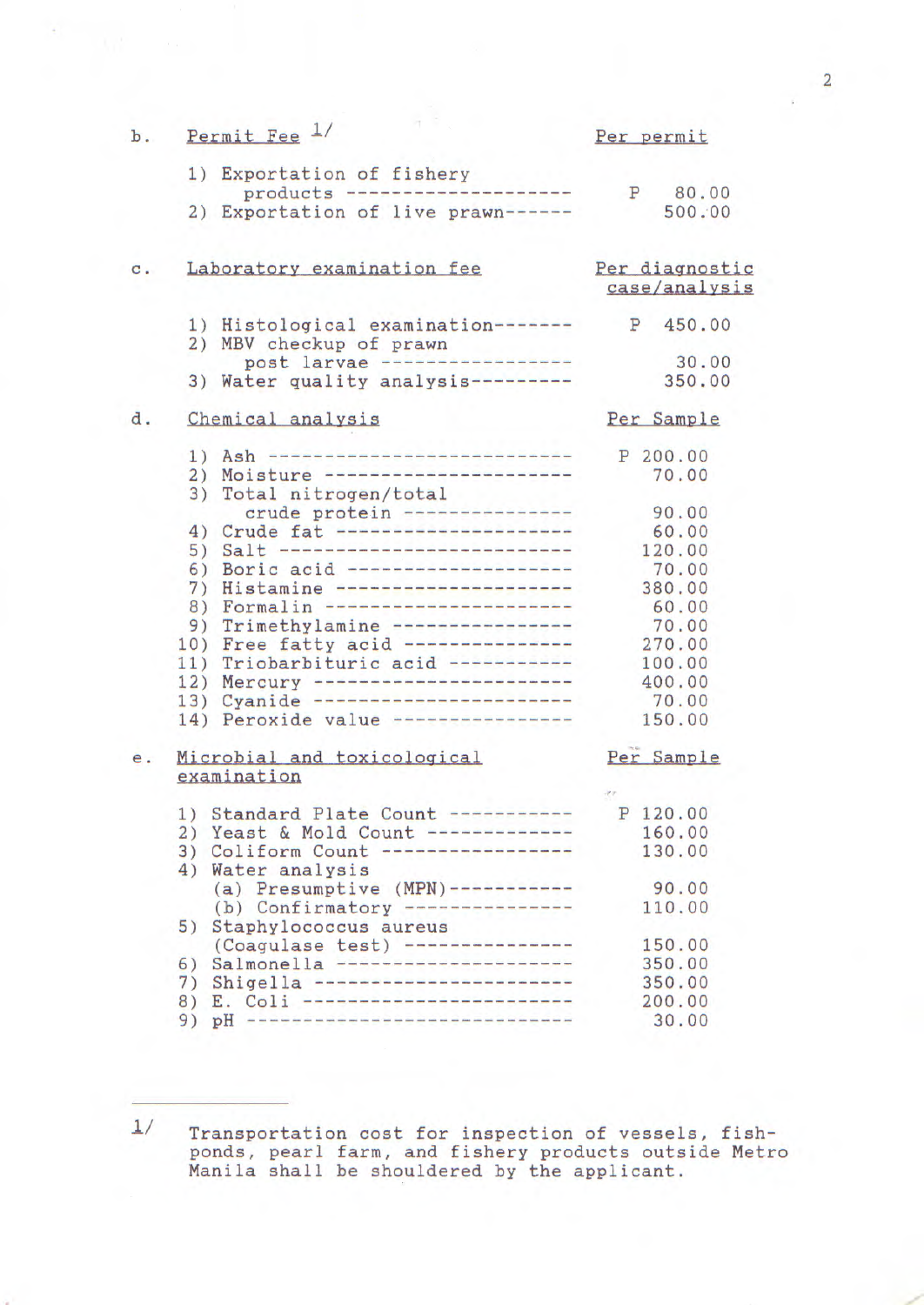| f.             | Physical/Sensory examination<br>of canned fishery products                                                                                                                                                                                                                                                                                                                                                                                                                 |                           |           | P 20.00 per<br>examination                                                                                                                   |
|----------------|----------------------------------------------------------------------------------------------------------------------------------------------------------------------------------------------------------------------------------------------------------------------------------------------------------------------------------------------------------------------------------------------------------------------------------------------------------------------------|---------------------------|-----------|----------------------------------------------------------------------------------------------------------------------------------------------|
|                | 1) External and internal<br>condition of can -------------<br>2) Can seam examination -----------                                                                                                                                                                                                                                                                                                                                                                          | 25.00                     | 25.00     |                                                                                                                                              |
| g <sub>1</sub> | Red Tide mouse bioassay ------------                                                                                                                                                                                                                                                                                                                                                                                                                                       | P 450.00 per<br>analysis  |           |                                                                                                                                              |
|                | h. Clearance fee 3/                                                                                                                                                                                                                                                                                                                                                                                                                                                        |                           |           |                                                                                                                                              |
|                | 1) More than 3 gross tons ---------                                                                                                                                                                                                                                                                                                                                                                                                                                        |                           |           | P 50.00 per<br>trip                                                                                                                          |
|                | i. Fishermen's license 3/                                                                                                                                                                                                                                                                                                                                                                                                                                                  |                           |           |                                                                                                                                              |
|                | 1) Application fee -----------------<br>2) New Fishermen's license---------<br>3) Renewal Fishermen's license-----                                                                                                                                                                                                                                                                                                                                                         | P 20.00<br>20.00<br>20.00 |           |                                                                                                                                              |
|                | j. Auxiliary Invoices 4/                                                                                                                                                                                                                                                                                                                                                                                                                                                   |                           |           |                                                                                                                                              |
|                | 1) Preserved Fish (iced, frozen,<br>salted, dried, smoked, patis,<br>bagoong, etc.) ------------------                                                                                                                                                                                                                                                                                                                                                                     | P 15 per ton              |           |                                                                                                                                              |
|                | 2) Mother of Pearl (MOP), gold<br>lip---------------------------------<br>3) MOP black lip -------------------<br>4) Troca shell, smooth-------------<br>5) Troca shell, rough (male)-------<br>6) Troca shell, rough (female)-----<br>7) Green snail shell --------------<br>8) Kapis shell ---------------------<br>9) Other shells --------------------<br>10) Trepang or beche de mer---------                                                                         |                           |           | 15 per 50 kg<br>15 per 50 kg<br>15 per 50 kg<br>15 per 50 kg<br>15 per 50 kg<br>15 per 50 kg<br>15 per 50 kg<br>15 per 50 kg<br>15 per 50 kg |
|                | 11) Dried starfish-------------------<br>12) Dried meat of taclobo                                                                                                                                                                                                                                                                                                                                                                                                         |                           |           | 15 per 50 kg                                                                                                                                 |
|                | (giant clam)---------------------<br>13) Dried squid----------------------<br>14) Seaweeds (Digenea)--------------<br>15) Dried seahorse-------------------<br>16) Dried sharksfin -----------------<br>17) Salted skin of seasnake---------<br>18) Sponges---------------------------<br>19) Tanned skins---------------------<br>20) Salted skins (crocodiles,<br>sea reptiles)--------------------<br>21) Tanned skin of seasnakes,<br>crocodiles, sea reptiles-------- | 15 per kg<br>15 per kg    | 15 per kg | 15 per 50 kg<br>15 per 50 kg<br>15 per 50 kg<br>15 per 25 kg<br>15 per 25 kg<br>15 per 25 kg<br>15 per kg                                    |
|                | 22) Bangus fry ----------------------                                                                                                                                                                                                                                                                                                                                                                                                                                      |                           |           | 15 per pot or<br>3,000 fry                                                                                                                   |
|                | 23) All other unclassified marine<br>products--------------------------                                                                                                                                                                                                                                                                                                                                                                                                    |                           |           | 15 per 10 kg                                                                                                                                 |

 $\frac{3}{4}$  Collected by DA District Offices

<sup>-41</sup> Collected by BFAR or DA District Offices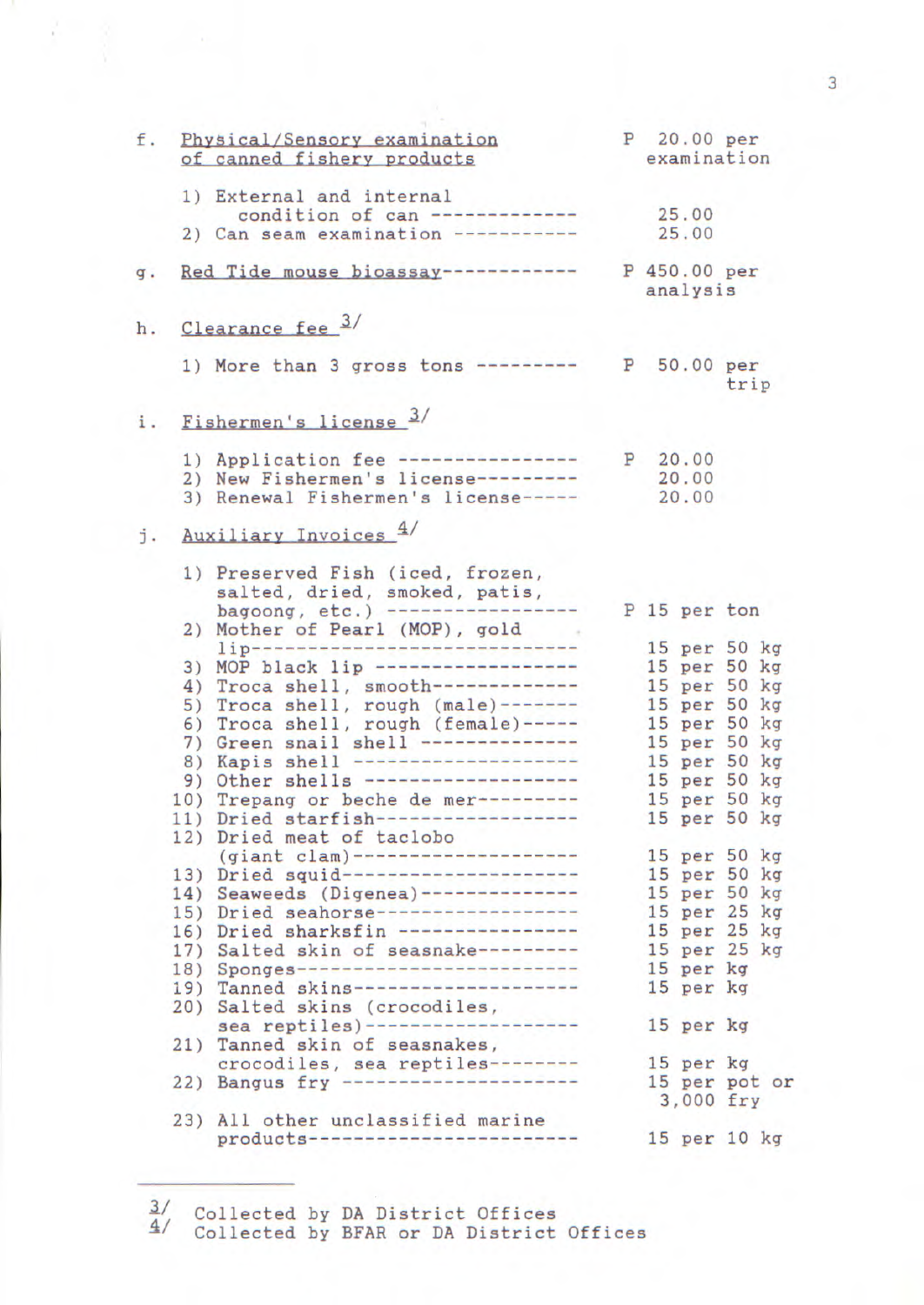SEC. 2. Repealing clause. - all existing administrative orders, rules and regulations, or parts thereof inconsistent herewith are hereby modified or repealed accordingly. Section 9 on inspection fee of FAO No. 135 on the importation of fish and fishery products is hereby deleted and in lieu thereof only the fees for relevant chemical analyses, microbiological, toxicological and other examinations under Section 1, letters c,d,e and f should be charged.

SEC. 3. Effectivity. - These revised rates of fees and charges shall take effect fifteen (15) days after publication thereof in two (2) newspapers of general circulation for two (2) consecutive weeks.

ISSUED on this 16th day of April, 1993 at Quezon City, Metropolitan, Manila, Philippines.

L Sibastian

ROBERTO S. SEBASTIAN Secretary

RECOMMENDED BY:

For and in the absence of the Director:

NATIVJDAD M. AAGUA  $Officer-in-Ch4rge$ 

fn: faofee dk: 2/2B-F1W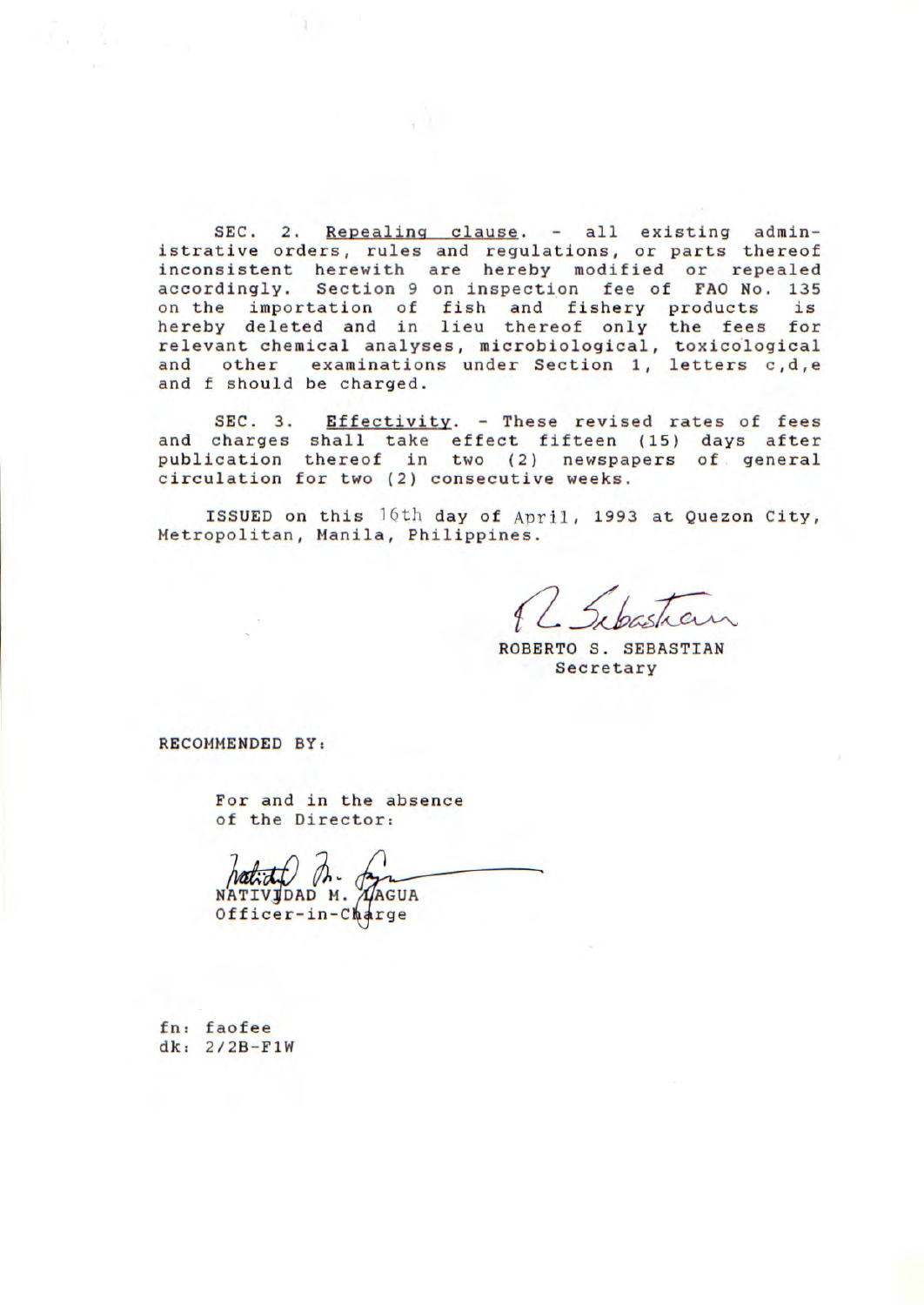| Fees/Charges                                |   |      | Existing Rate                                     | : Proposed Rate |   |      |                         |
|---------------------------------------------|---|------|---------------------------------------------------|-----------------|---|------|-------------------------|
| Application fee: 1/                         |   |      |                                                   |                 |   |      |                         |
| Commercial Fishing<br>Boat License          |   |      | P 20 per application                              |                 |   |      | P 400 per application   |
| Special Commercial<br>Fishing Boat License  |   |      | P 10 per gross ton<br>but not more<br>than P1,000 |                 |   |      | P 2,000 per application |
| Fishpond                                    | P |      | 20 per application                                |                 |   |      | P 1,000 per application |
| Pearl Farm<br>(Beyond municipal<br>waters)  | P |      | 100 per application                               |                 |   |      | P 1,000 per application |
| Fishcage                                    | P |      | 20 per application                                | P               |   |      | 400 per application     |
| Importation<br>(fish & fishery<br>products) | P |      | 10 per application                                |                 | P |      | 150 per application     |
| Export of Fish/Fishery/<br>Aquatic Products |   |      | P 10 per application                              |                 | P |      | 25 per application      |
| Export of Live Prawn                        |   |      | P 100 per application                             |                 | P |      | 100 per application     |
| Permit fee: 1/                              |   |      |                                                   |                 |   |      |                         |
| Export of Fishery<br>Products               | P |      | 50 per permit                                     | P               |   |      | 80 per permit           |
| Export of Live Prawn                        |   |      | P 500 per permit                                  | P               |   |      | 500 per permit          |
| Laboratory Examination Fees:                |   |      |                                                   |                 |   |      |                         |
| Histological<br>Examination                 |   | free |                                                   | P               |   | case | 450 per diagnostic      |
| MBV Check-up of Prawn<br>Post-larvae        |   | free |                                                   | P               |   | case | 30 per diagnostic       |
| Water Quality Analysis                      |   | free |                                                   | P               |   |      | 350 per analysis        |

## EXISTING AND PROPOSED RATES OF FEES AND CHARGES COLLECTED BY BFAR

1/ Transportation cost for inspection of vessels, fishponds, pearl farm, and fishery products outside Metro Manila shall be shouldered by the applicant.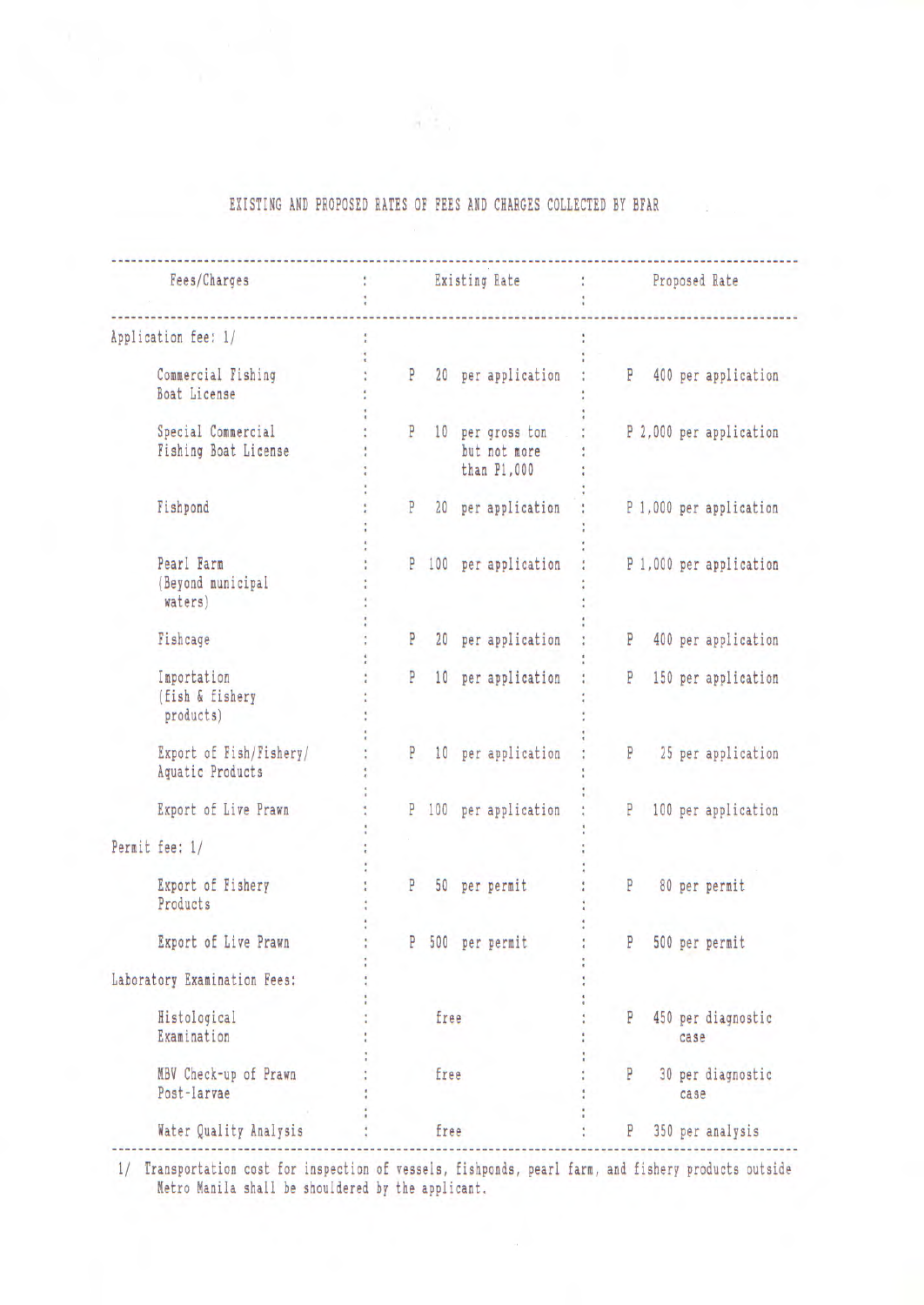| Fees/Charges                  |     | Existing Rate        |   | Proposed Rate  |                    |
|-------------------------------|-----|----------------------|---|----------------|--------------------|
| Chemical Analysis: /2         |     |                      |   |                |                    |
|                               |     |                      |   |                |                    |
| Ash                           |     | P 50 per sample      | P | 200 per sample |                    |
| Moisture                      |     | 25 per sample        |   | 70 per sample  |                    |
| Total Nitrogen/               |     | 60 per sample        |   |                | 90 per sample      |
| Total Crude Protein           |     |                      |   |                |                    |
| Crude Fat                     |     | 60 per sample        |   |                | 60 per sample      |
| Salt                          |     | 120 per sample       |   | 120 per sample |                    |
| Boric Acid                    |     | 30 per sample        |   | 70 per sample  |                    |
| Histamine                     |     | 200 per sample       |   | 380 per sample |                    |
| Formalin                      |     | 50 per sample        |   |                | 60 per sample      |
| Trimethylamine                |     | 50 per sample        |   | 70 per sample  |                    |
| Free Fatty Acid               |     | 140 per sample       |   | 270 per sample |                    |
| Triobarbituric Acid           |     | 50 per sample        |   | 100 per sample |                    |
|                               |     |                      |   |                |                    |
| Mercury                       |     | 200 per sample       |   | 400 per sample |                    |
| Cyanide                       |     | 50 per sample        |   | 70 per sample  |                    |
| Peroxide Value                |     | 50 per sample        |   | 150 per sample |                    |
|                               |     |                      |   |                |                    |
| Microbial and Toxicological   |     |                      |   |                |                    |
| Examination /2                |     |                      |   |                |                    |
|                               |     |                      |   |                |                    |
| Standard Plate Count          | P   | 30 per sample        | P | 120 per sample |                    |
| Yeast & Mold Count            | 60  | per sample           |   | 160 per sample |                    |
| Coliform Count                |     | 75 per sample        |   | 130 per sample |                    |
| Water analysis                |     |                      |   |                |                    |
| a) Presumptive (MPN)          |     | 55 per sample        |   | 90 per sample  |                    |
| b) Confirmatory               |     | 60 per sample        |   | 110 per sample |                    |
| Staphylococcus aureus         |     | 150 per sample       |   | 150 per sample |                    |
| (Coagulase test)              |     |                      |   |                |                    |
| Salmonella                    |     | 250 per sample       |   | 350 per sample |                    |
| Shigella                      |     | 250 per sample       |   | 350 per sample |                    |
| E. coli                       | 150 | per sample           |   | 200 per sample |                    |
| рH                            |     |                      |   | 30 per sample  |                    |
| External & Internal           |     |                      |   |                | 50 per sample      |
|                               |     |                      |   |                |                    |
| Condition of Can              |     |                      |   |                |                    |
| Can Seam Examination          |     |                      |   |                | 50 per sample      |
|                               |     |                      |   |                |                    |
| Physical/Sensory Examination  |     | P 20 per examination | P |                | 20 per examination |
| of Canned Fishery Products /2 |     |                      |   |                |                    |
|                               |     |                      |   |                |                    |
| Red Tide Mouse Bioassay       |     | P 250 per analysis   | P |                | 450 per analysis   |

/2 The inspection fee for imported fish and fishery products provided for in FAO 135

is deleted and instead, only the fees for relevant chemical analyses, microbiological, toxicological and other exminations shall be charged.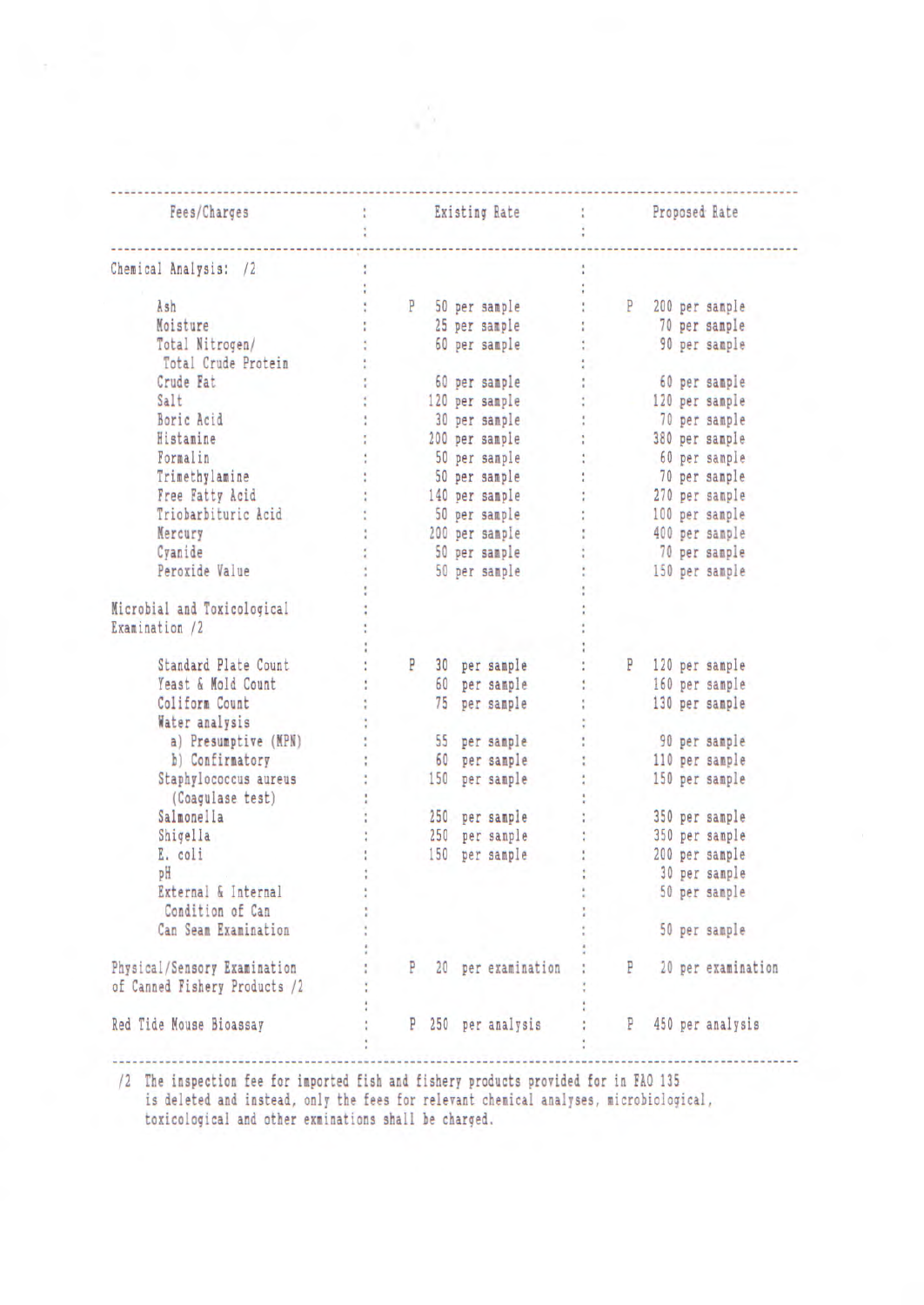| Troca shell, rough (male) : | More than 3 to 10 gross tons : P 10<br>More than 10 to 25 gross tons : 20<br>Nore than 35 gross tons : 30<br>$\overline{\phantom{a}}$<br>8<br>15 | Fees/Charges : and Existing Rate : Proposed Rate<br>Preserved Fish (iced, frozen, : P 10 per ton<br>Nother of Pearl (MOP), gold lip: 10 per 50 kg :<br>NOP black lip the set of the set of the set of the set of the set of the set of the set of the set of the set o<br>10 per 50 kg and the state of the state of the state of the state of the state of the state of the state of the state of the state of the state of the state of the state of the state of the state of the state of the state<br>10 per 50 kg to the state of the state of the state of the state of the state of the state of the state of the<br>Troca shell, rough (female) : 10 per 50 kg = 15 per 50 kg | <b>Electricity</b><br>÷<br>$\mathbf{H}$<br>$\mathbf{P}$<br><b>In the case</b><br><b>STATE</b><br>Ŧ.<br>$\sim 10$<br>Ŧ<br>Ŧ.<br><b>CONTRACTOR</b><br>÷.<br>£.<br>t.<br>ŧ.<br>t.<br><b>Ellistant</b><br>$1 -$<br>$\mathbf{r}$ |                        | 50<br>50<br>50<br>20<br>20<br>20                 | 15 per ton<br>15 per 50 kg<br>15 per 50 kg |                                                              |
|-----------------------------|--------------------------------------------------------------------------------------------------------------------------------------------------|----------------------------------------------------------------------------------------------------------------------------------------------------------------------------------------------------------------------------------------------------------------------------------------------------------------------------------------------------------------------------------------------------------------------------------------------------------------------------------------------------------------------------------------------------------------------------------------------------------------------------------------------------------------------------------------|-----------------------------------------------------------------------------------------------------------------------------------------------------------------------------------------------------------------------------|------------------------|--------------------------------------------------|--------------------------------------------|--------------------------------------------------------------|
|                             |                                                                                                                                                  |                                                                                                                                                                                                                                                                                                                                                                                                                                                                                                                                                                                                                                                                                        |                                                                                                                                                                                                                             |                        |                                                  |                                            |                                                              |
|                             |                                                                                                                                                  |                                                                                                                                                                                                                                                                                                                                                                                                                                                                                                                                                                                                                                                                                        |                                                                                                                                                                                                                             |                        |                                                  |                                            |                                                              |
|                             |                                                                                                                                                  |                                                                                                                                                                                                                                                                                                                                                                                                                                                                                                                                                                                                                                                                                        |                                                                                                                                                                                                                             |                        |                                                  |                                            |                                                              |
|                             |                                                                                                                                                  |                                                                                                                                                                                                                                                                                                                                                                                                                                                                                                                                                                                                                                                                                        |                                                                                                                                                                                                                             |                        |                                                  |                                            |                                                              |
|                             |                                                                                                                                                  |                                                                                                                                                                                                                                                                                                                                                                                                                                                                                                                                                                                                                                                                                        |                                                                                                                                                                                                                             |                        |                                                  |                                            |                                                              |
|                             |                                                                                                                                                  |                                                                                                                                                                                                                                                                                                                                                                                                                                                                                                                                                                                                                                                                                        |                                                                                                                                                                                                                             |                        |                                                  |                                            |                                                              |
|                             |                                                                                                                                                  |                                                                                                                                                                                                                                                                                                                                                                                                                                                                                                                                                                                                                                                                                        |                                                                                                                                                                                                                             |                        |                                                  |                                            |                                                              |
|                             |                                                                                                                                                  |                                                                                                                                                                                                                                                                                                                                                                                                                                                                                                                                                                                                                                                                                        |                                                                                                                                                                                                                             |                        |                                                  |                                            |                                                              |
|                             |                                                                                                                                                  |                                                                                                                                                                                                                                                                                                                                                                                                                                                                                                                                                                                                                                                                                        |                                                                                                                                                                                                                             |                        |                                                  |                                            |                                                              |
|                             |                                                                                                                                                  |                                                                                                                                                                                                                                                                                                                                                                                                                                                                                                                                                                                                                                                                                        |                                                                                                                                                                                                                             |                        |                                                  |                                            |                                                              |
|                             |                                                                                                                                                  |                                                                                                                                                                                                                                                                                                                                                                                                                                                                                                                                                                                                                                                                                        |                                                                                                                                                                                                                             |                        |                                                  |                                            |                                                              |
|                             |                                                                                                                                                  |                                                                                                                                                                                                                                                                                                                                                                                                                                                                                                                                                                                                                                                                                        |                                                                                                                                                                                                                             |                        |                                                  |                                            |                                                              |
|                             |                                                                                                                                                  |                                                                                                                                                                                                                                                                                                                                                                                                                                                                                                                                                                                                                                                                                        |                                                                                                                                                                                                                             |                        |                                                  |                                            |                                                              |
|                             |                                                                                                                                                  |                                                                                                                                                                                                                                                                                                                                                                                                                                                                                                                                                                                                                                                                                        |                                                                                                                                                                                                                             |                        |                                                  |                                            |                                                              |
|                             |                                                                                                                                                  |                                                                                                                                                                                                                                                                                                                                                                                                                                                                                                                                                                                                                                                                                        |                                                                                                                                                                                                                             |                        |                                                  |                                            |                                                              |
|                             |                                                                                                                                                  |                                                                                                                                                                                                                                                                                                                                                                                                                                                                                                                                                                                                                                                                                        |                                                                                                                                                                                                                             |                        |                                                  |                                            |                                                              |
|                             |                                                                                                                                                  |                                                                                                                                                                                                                                                                                                                                                                                                                                                                                                                                                                                                                                                                                        |                                                                                                                                                                                                                             |                        |                                                  |                                            |                                                              |
|                             |                                                                                                                                                  |                                                                                                                                                                                                                                                                                                                                                                                                                                                                                                                                                                                                                                                                                        |                                                                                                                                                                                                                             |                        |                                                  |                                            |                                                              |
|                             |                                                                                                                                                  |                                                                                                                                                                                                                                                                                                                                                                                                                                                                                                                                                                                                                                                                                        |                                                                                                                                                                                                                             |                        |                                                  |                                            |                                                              |
|                             |                                                                                                                                                  |                                                                                                                                                                                                                                                                                                                                                                                                                                                                                                                                                                                                                                                                                        |                                                                                                                                                                                                                             |                        |                                                  |                                            |                                                              |
|                             |                                                                                                                                                  |                                                                                                                                                                                                                                                                                                                                                                                                                                                                                                                                                                                                                                                                                        |                                                                                                                                                                                                                             |                        |                                                  |                                            |                                                              |
|                             |                                                                                                                                                  |                                                                                                                                                                                                                                                                                                                                                                                                                                                                                                                                                                                                                                                                                        |                                                                                                                                                                                                                             |                        |                                                  |                                            |                                                              |
|                             |                                                                                                                                                  |                                                                                                                                                                                                                                                                                                                                                                                                                                                                                                                                                                                                                                                                                        |                                                                                                                                                                                                                             |                        |                                                  | 15 per 50 kg                               |                                                              |
|                             |                                                                                                                                                  |                                                                                                                                                                                                                                                                                                                                                                                                                                                                                                                                                                                                                                                                                        |                                                                                                                                                                                                                             |                        |                                                  |                                            |                                                              |
|                             |                                                                                                                                                  | Green snail shell shell show that the contract of the contract of the contract of the contract of the contract of the contract of the contract of the contract of the contract of the contract of the contract of the contract                                                                                                                                                                                                                                                                                                                                                                                                                                                         |                                                                                                                                                                                                                             |                        |                                                  |                                            |                                                              |
|                             |                                                                                                                                                  | 10 per 50 kg to 15 per 50 kg                                                                                                                                                                                                                                                                                                                                                                                                                                                                                                                                                                                                                                                           |                                                                                                                                                                                                                             |                        |                                                  |                                            |                                                              |
|                             |                                                                                                                                                  | s 10 per 50 kg s 15 per 50 kg                                                                                                                                                                                                                                                                                                                                                                                                                                                                                                                                                                                                                                                          |                                                                                                                                                                                                                             |                        |                                                  |                                            |                                                              |
|                             |                                                                                                                                                  | Trepang or beche de mer (a) and the set of the set of the set of the set of the set of the set of the set of the set of the set of the set of the set of the set of the set of the set of the set of the set of the set of the                                                                                                                                                                                                                                                                                                                                                                                                                                                         |                                                                                                                                                                                                                             |                        |                                                  | 15 per 50 kg                               |                                                              |
|                             |                                                                                                                                                  | 10 per 50 kg i 15 per 50 kg                                                                                                                                                                                                                                                                                                                                                                                                                                                                                                                                                                                                                                                            |                                                                                                                                                                                                                             |                        |                                                  |                                            |                                                              |
|                             |                                                                                                                                                  | 10 per 50 kg :                                                                                                                                                                                                                                                                                                                                                                                                                                                                                                                                                                                                                                                                         |                                                                                                                                                                                                                             |                        |                                                  | 15 per 50 kg                               |                                                              |
|                             |                                                                                                                                                  |                                                                                                                                                                                                                                                                                                                                                                                                                                                                                                                                                                                                                                                                                        |                                                                                                                                                                                                                             |                        |                                                  |                                            |                                                              |
|                             |                                                                                                                                                  | 10 per 50 kg                                                                                                                                                                                                                                                                                                                                                                                                                                                                                                                                                                                                                                                                           | <b>COLLEGE</b><br>$\sim 10^{-1}$                                                                                                                                                                                            |                        |                                                  |                                            |                                                              |
|                             |                                                                                                                                                  |                                                                                                                                                                                                                                                                                                                                                                                                                                                                                                                                                                                                                                                                                        |                                                                                                                                                                                                                             |                        |                                                  | 15 per 50 kg                               |                                                              |
|                             |                                                                                                                                                  | 10 per 50 kg                                                                                                                                                                                                                                                                                                                                                                                                                                                                                                                                                                                                                                                                           | $\mathbf{H}$                                                                                                                                                                                                                |                        |                                                  |                                            |                                                              |
|                             |                                                                                                                                                  |                                                                                                                                                                                                                                                                                                                                                                                                                                                                                                                                                                                                                                                                                        |                                                                                                                                                                                                                             |                        |                                                  |                                            |                                                              |
|                             |                                                                                                                                                  |                                                                                                                                                                                                                                                                                                                                                                                                                                                                                                                                                                                                                                                                                        |                                                                                                                                                                                                                             |                        |                                                  |                                            |                                                              |
|                             |                                                                                                                                                  |                                                                                                                                                                                                                                                                                                                                                                                                                                                                                                                                                                                                                                                                                        |                                                                                                                                                                                                                             |                        |                                                  |                                            |                                                              |
|                             |                                                                                                                                                  |                                                                                                                                                                                                                                                                                                                                                                                                                                                                                                                                                                                                                                                                                        |                                                                                                                                                                                                                             |                        |                                                  |                                            |                                                              |
|                             |                                                                                                                                                  |                                                                                                                                                                                                                                                                                                                                                                                                                                                                                                                                                                                                                                                                                        |                                                                                                                                                                                                                             |                        |                                                  |                                            |                                                              |
|                             |                                                                                                                                                  |                                                                                                                                                                                                                                                                                                                                                                                                                                                                                                                                                                                                                                                                                        |                                                                                                                                                                                                                             |                        |                                                  |                                            |                                                              |
|                             |                                                                                                                                                  |                                                                                                                                                                                                                                                                                                                                                                                                                                                                                                                                                                                                                                                                                        |                                                                                                                                                                                                                             |                        |                                                  |                                            |                                                              |
|                             |                                                                                                                                                  |                                                                                                                                                                                                                                                                                                                                                                                                                                                                                                                                                                                                                                                                                        | ŧ                                                                                                                                                                                                                           |                        |                                                  |                                            |                                                              |
|                             |                                                                                                                                                  |                                                                                                                                                                                                                                                                                                                                                                                                                                                                                                                                                                                                                                                                                        |                                                                                                                                                                                                                             |                        |                                                  |                                            |                                                              |
|                             |                                                                                                                                                  |                                                                                                                                                                                                                                                                                                                                                                                                                                                                                                                                                                                                                                                                                        |                                                                                                                                                                                                                             |                        |                                                  |                                            |                                                              |
|                             | P<br>P                                                                                                                                           |                                                                                                                                                                                                                                                                                                                                                                                                                                                                                                                                                                                                                                                                                        | 10 per 25 kg<br>10 per 25 kg or<br>fraction<br>thereof<br>10 per 25 kg or<br>fraction<br>thereof                                                                                                                            | Ŧ.<br>r<br>ŧ<br>ŧ<br>ŧ | <b>CENTER</b><br>P<br>$10$ per $5$ kg<br>P<br>ŧ. | 15 per kg                                  | 15 per 50 kg<br>15 per 25 kg<br>15 per 25 kg<br>15 per 25 kg |

/3 Collected by DA District Offices

/4 Collected by Brak or Da District Offices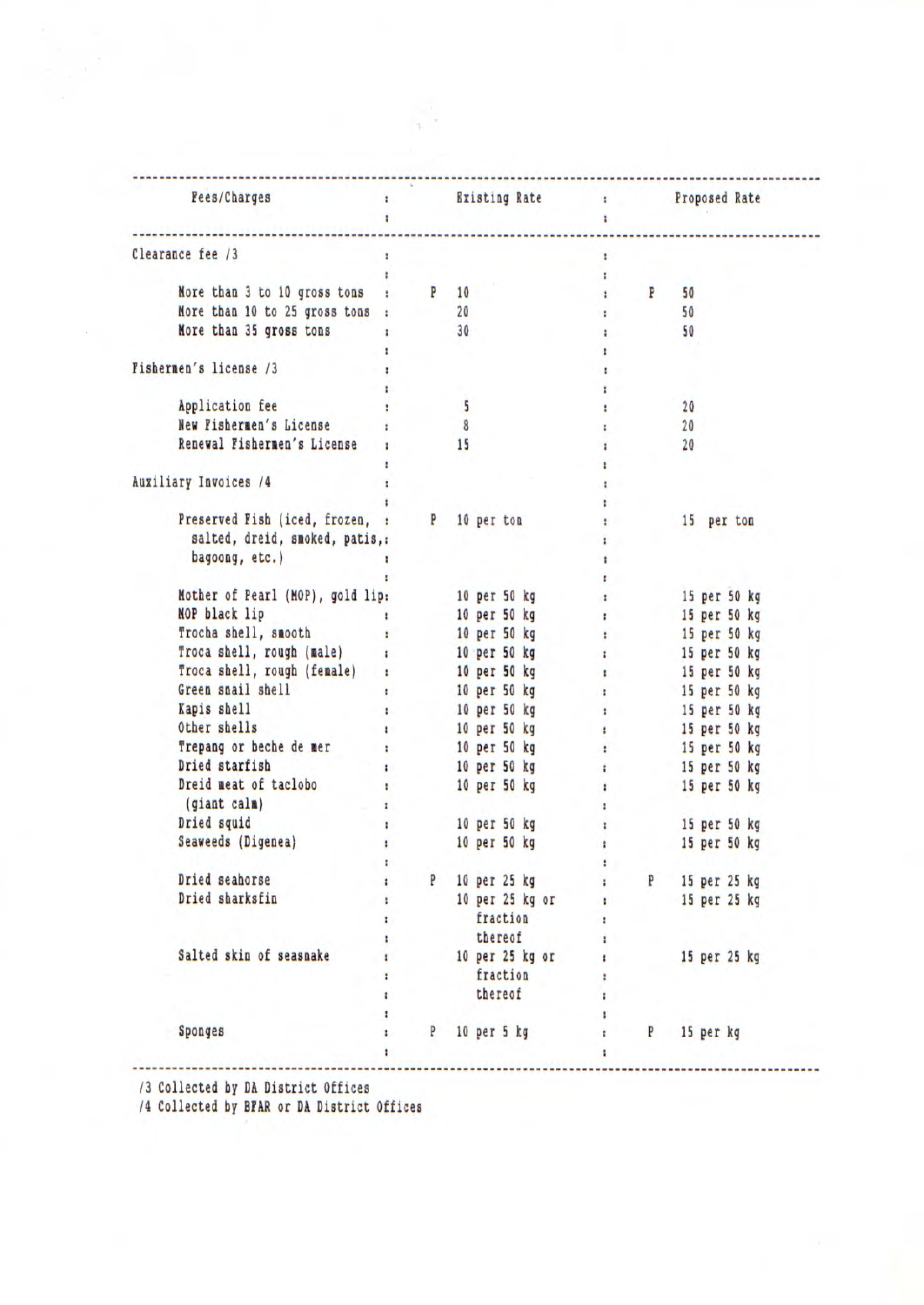| Fees/Charges                                           |    | Existing Rate             |    | Proposed Rate              |
|--------------------------------------------------------|----|---------------------------|----|----------------------------|
| Tanned skins                                           | P. | 10 per kg                 |    | 15 per kg                  |
| Salted skins (sea-snakes,<br>crocodiles, sea reptiles) |    | 10 per kg                 |    | $15$ per $kg5/$            |
| Tanned skin of seasnakes,<br>crocodiles, sea reptiles  |    | 10 per kg                 |    | 15 per kg                  |
| <b>Bangus</b> fry                                      |    | 2 per pot or<br>3,000 fry | P. | 15 per pot or<br>3,000 fry |
| All other unclassified<br>marine products              | P  | 2 per 10 kg               | P  | 15 per 10 kg               |

 $\sim 10^{-1}$ 

 $\sqrt{\gamma}$ 

 $\mathcal{M}^{(1)}$ 

5/ Excludes Seasnakes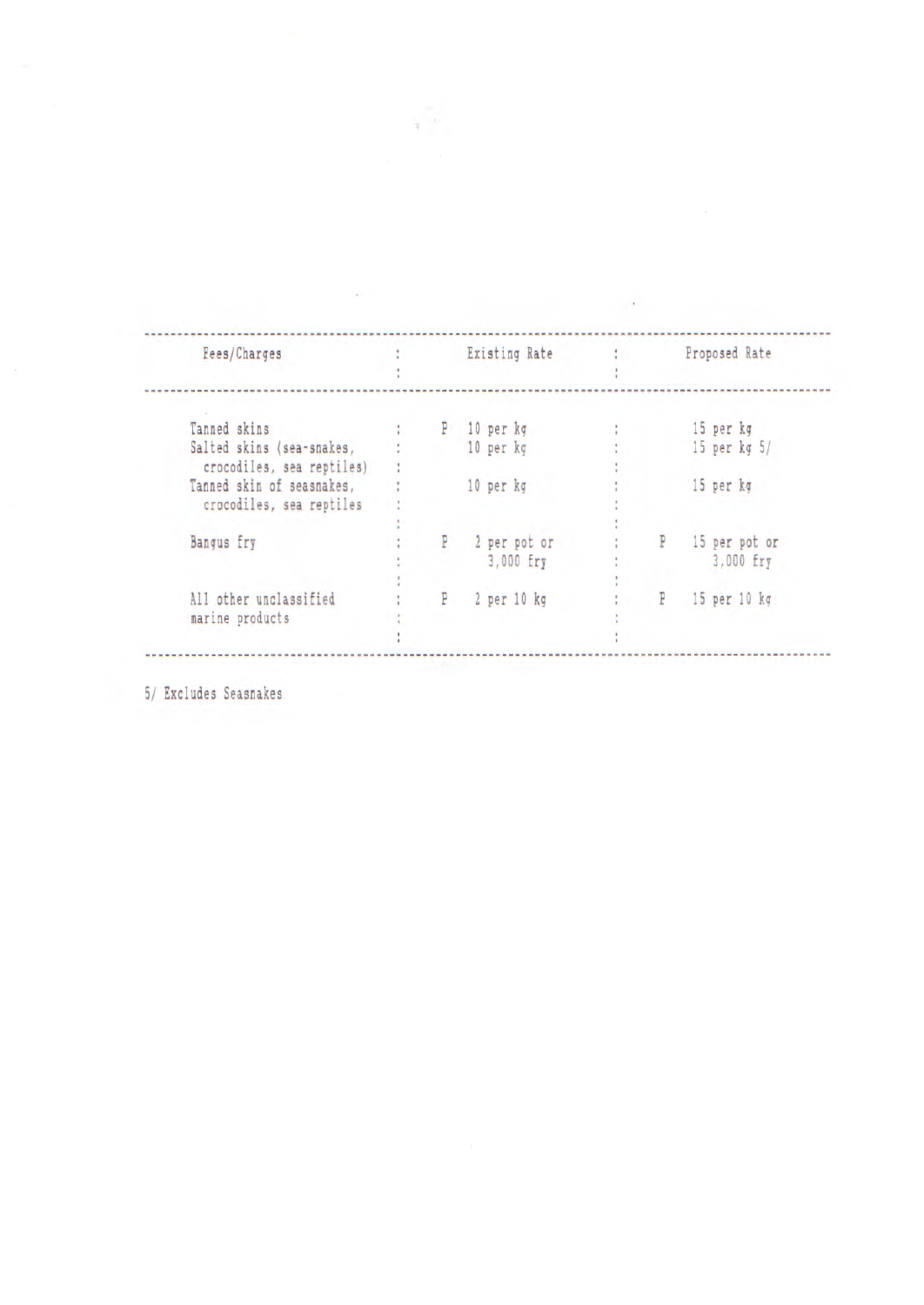ANNEX A. CURRENT RATES OF ANNUAL FEES AND CHARGES FOR THE USE OF FiSHERY RESOURCES (NOT YET REVISED as of March 1993) /1

 $\sim$   $\sim$ 

Existing rate

- 1. License fee for commercial fishing boat
	- a) Non-powered fishing P50.00 + P2.00 hoat more than example per qross tons boat more than the per gross tons<br>3 gross tons and fraction the period of the period of the period of the period of the period of the period of the period of the period of the period of the period of the period of the peri
	- b) Powered Basnig/ P100.00 + P2.00<br>Bagnet more than ber gross tons Bagnet more than<br>3 to 25 gross tons
	- c) Sapiao, kubkub,<br>
	talakop and/or other<br>
	per gross tons talakop and/or other fishing gear, more<br>than 3 to 25 gross and fraction thereof<br>reqardless of fishing
	- d) For powered vessel P125.00 + P2.00 used for trawl/towing example per gross tons used for trawl/towing boats more than and fraction thereof 3 to 25 gross tons
	- e) For powered vessel P150.00 + P2.00 more than 25 to 50 extending per gross tons more than 25 to 50<br>gross tons
	- f) For motorized boat P200.00 + P2.00 more than 50 gross to per gross tons more than 50 gross tons to 75 gross tons and fraction thereof
	- g) For motorized boat P250.00 + P2.00<br>more than 75 gross ber gross tons more than 75 gross<br>
	tons to 100 gross tons<br>  $\begin{array}{ccc}\n & \text{if } x \neq 0 \\
	 & \text{if } x = 0\n\end{array}$ tons to 100 gross tons
	- h) For motorized boat P350.00 + P2.00 more than 100 gross cons more than 100 gross tons to 150 gross and fraction thereof tons

and fraction thereof

and fraction thereof

than 3 to 25 gross than 3 to 25 gross than the regardless of fishing<br>tons gear used

and fraction thereof

/1 Still subject to study under FSP.